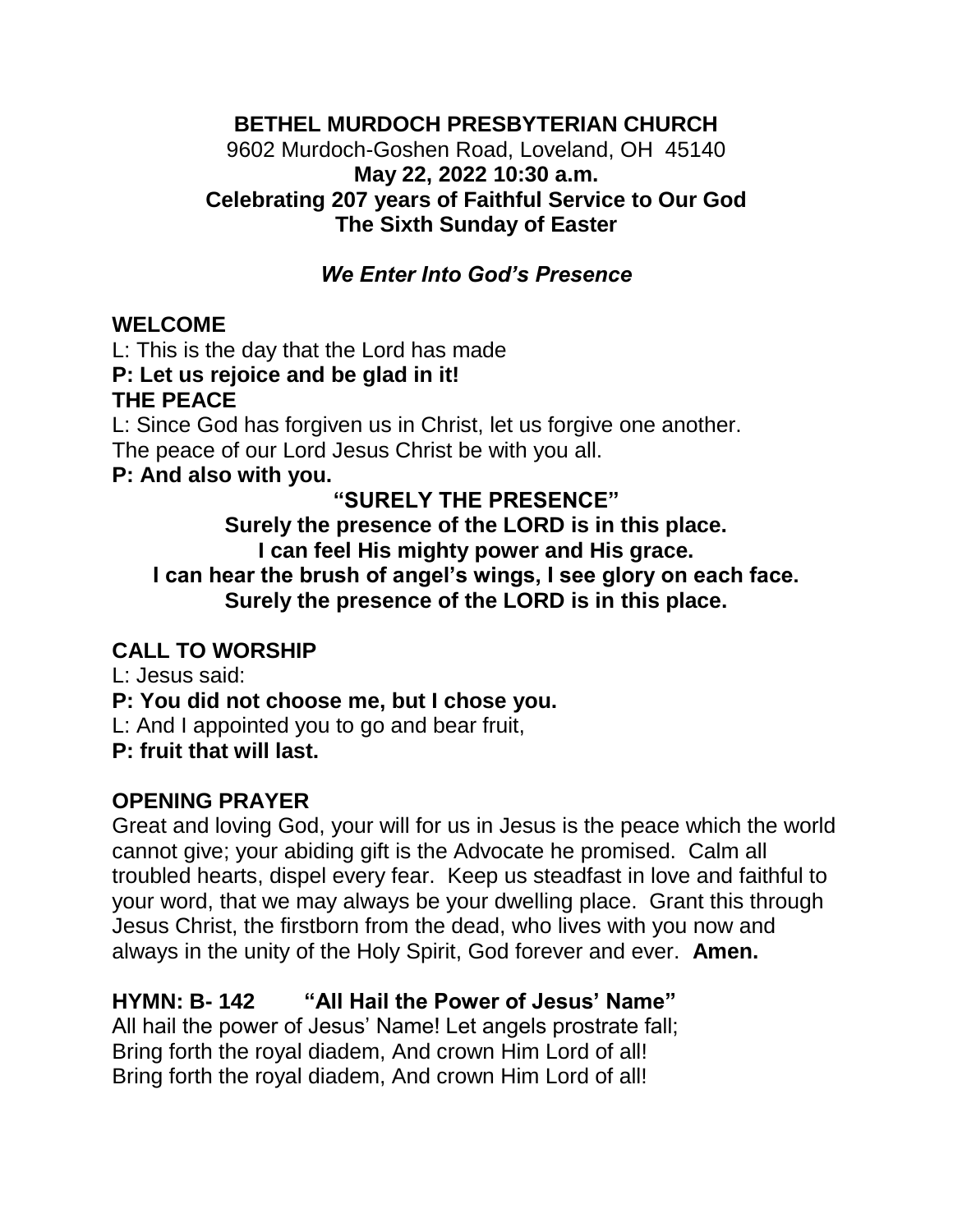Ye chosen seed of Israel's race, Ye ransomed from the fall, Hail Him Who saves you by His grace, And crown Him Lord of all! Hail Him Who saves you by His grace, And crown Him Lord of all!

Let every kindred, every tribe, On this terrestrial ball, To Him all majesty ascribe, And crown Him Lord of all! To Him all majesty ascribe, And crown Him Lord of all!

Oh, that with yonder sacred throng We at His feet may fall! We'll join the everlasting song, And crown Him Lord of all! We'll join the everlasting song, And crown Him Lord of all!

### **CALL TO CONFESSION**:

The proof of God's amazing love is this: While we were sinners Christ died for us. Because we have faith in him, we dare to approach God with confidence. In faith and penitence, let us confess our sin before God and one another as we pray together saying,

#### **PRAYER OF CONFESSION:**

**Almighty God, in raising Jesus from the grave, you shattered the power of sin and death. We confess that we remain captive to doubt and fear, bound by the ways that lead to death. We overlook the poor and the hungry, and pass by those who mourn; we are deaf to the cries of the oppressed, and indifferent to calls for peace; we despise the weak, and abuse the earth you made. Forgive us, God of mercy. Help us to trust your power to change our lives and make us new, that we may know the joy of life abundant given in Jesus Christ, the risen Lord.** 

**SILENT PRAYER OF CONFESSION**

#### **ASSURANCE OF PARDON**

L: Hear the good news! The saying is sure and worthy of full acceptance, that Christ Jesus came into the world to save sinners. He himself bore our sins in his body on the cross, that we might be dead to sin, and alive to all that is good. I declare to you in the name of Jesus Christ, we are forgiven. **P: We know that we are forgiven and we can be at peace. Thanks be to God! Amen.**

#### **\*RESPONSE: "Gloria Patri"**

Glory be to the Father, and to the Son, and to the Holy Ghost;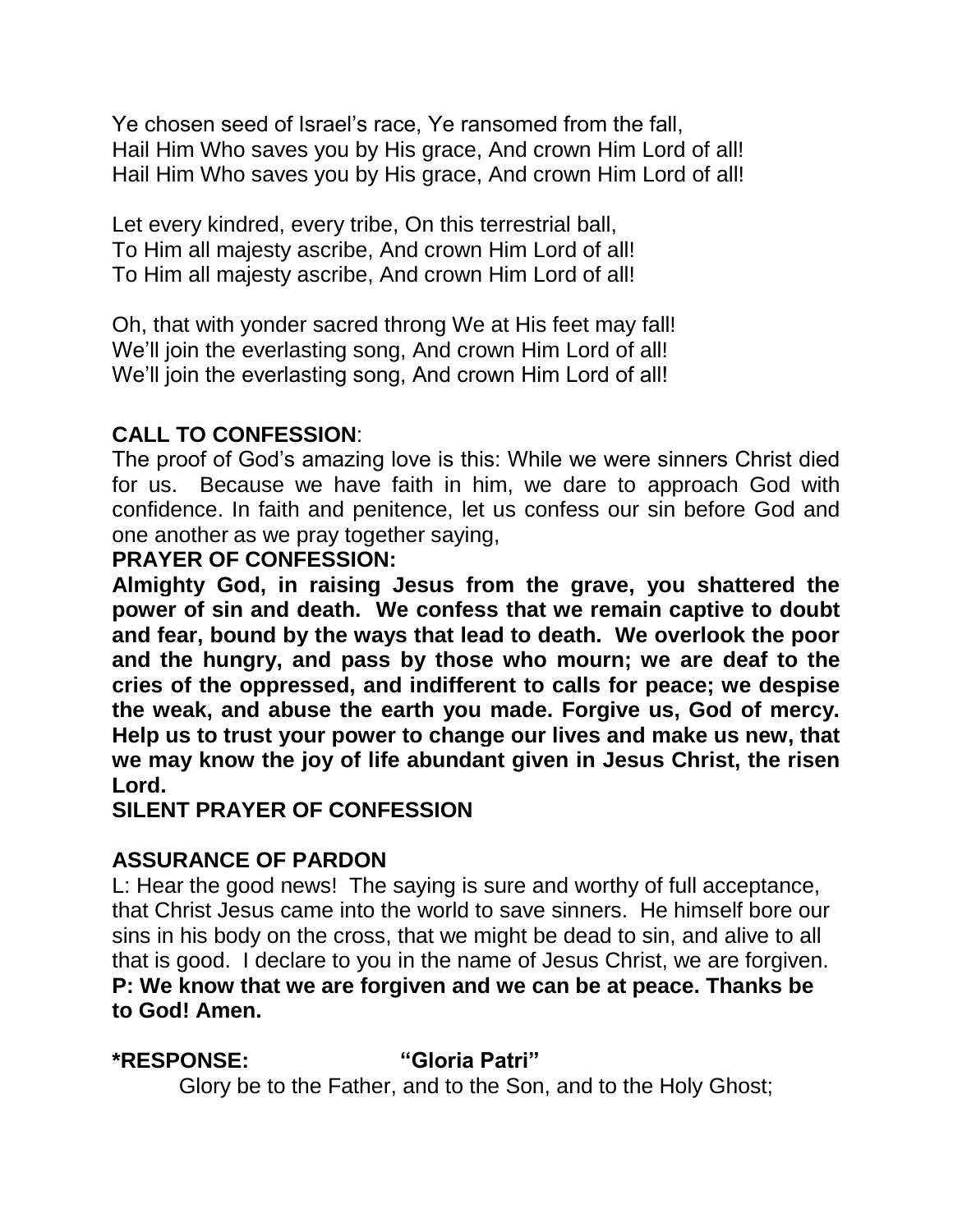As it was in the beginning, is now, and ever shall be, world without end. Amen, Amen.

### *We Hear God's Word* **SPECIAL MUSIC: W&R-680 "Borning Cry"**

I was there to hear your borning cry, I'll be there when you are old. I rejoiced the day you were baptized, to see your life unfold. I was there when you were but a child, with a faith to suit you well; In a blaze of light you wandered off to find where demons dwell.

When you heard the wonder of the Word I was there to cheer you on; You were raised to praise the living Lord, to whom you now belong. If you find someone to share your time and you join your hearts as one, I'll be there to make your verses rhyme from dusk 'till rising sun.

In the middle ages of your life, not too old, no longer young, I'll be there to guide you through the night, complete what I've begun. When the evening gently closes in, and you shut your weary eyes, I'll be there as I have always been with just one more surprise.

I was there to hear your borning cry, I'll be there when you are old. I rejoiced the day you were baptized, to see your life unfold.

## **NEW TESTAMENT LESSON: Acts 16:9-15**

**<sup>9</sup>** During the night Paul had a vision of a man of Macedonia standing and begging him, "Come over to Macedonia and help us." **<sup>10</sup>** After Paul had seen the vision, we got ready at once to leave for Macedonia, concluding that God had called us to preach the gospel to them.

**<sup>11</sup>** From Troas we put out to sea and sailed straight for Samothrace, and the next day we went on to Neapolis. **<sup>12</sup>** From there we traveled to Philippi, a Roman colony and the leading city of that district of Macedonia. And we stayed there several days.

**<sup>13</sup>** On the Sabbath we went outside the city gate to the river, where we expected to find a place of prayer. We sat down and began to speak to the women who had gathered there. **<sup>14</sup>** One of those listening was a woman from the city of Thyatira named Lydia, a dealer in purple cloth. She was a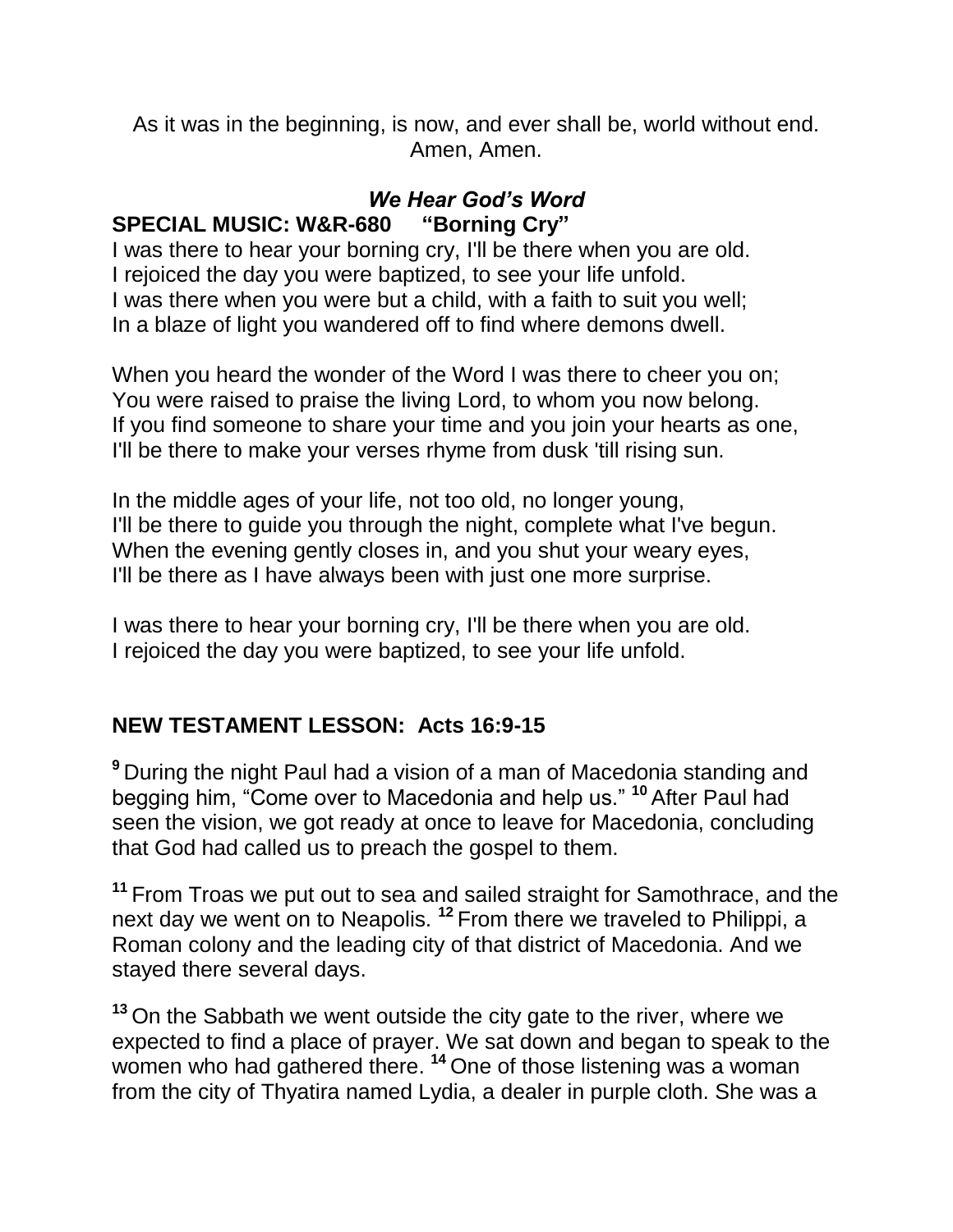worshiper of God. The Lord opened her heart to respond to Paul's message. **<sup>15</sup>** When she and the members of her household were baptized, she invited us to her home. "If you consider me a believer in the Lord," she said, "come and stay at my house." And she persuaded us.

## **PSALM: Psalm 67**

**<sup>1</sup>** May God be gracious to us and bless us and make his face shine on us— **<sup>2</sup>** <sup>2</sup> so that your ways may be known on earth, your salvation among all nations. **<sup>3</sup>** May the peoples praise you, God; may all the peoples praise you. **<sup>4</sup>** May the nations be glad and sing for joy, for you rule the peoples with equity and guide the nations of the earth. **<sup>5</sup>** May the peoples praise you, God; may all the peoples praise you. **6** The land yields its harvest; God, our God, blesses us. **<sup>7</sup>** May God bless us still, so that all the ends of the earth will fear him.

# **GOSPEL LESSON: John 14:23-29**

**<sup>23</sup>** Jesus replied, "Anyone who loves me will obey my teaching. My Father will love them, and we will come to them and make our home with them. **<sup>24</sup>** Anyone who does not love me will not obey my teaching. These words you hear are not my own; they belong to the Father who sent me.

**<sup>25</sup>** "All this I have spoken while still with you. **<sup>26</sup>** But the Advocate, the Holy Spirit, whom the Father will send in my name, will teach you all things and will remind you of everything I have said to you. **<sup>27</sup>** Peace I leave with you; my peace I give you. I do not give to you as the world gives. Do not let your hearts be troubled and do not be afraid.

**<sup>28</sup>** "You heard me say, 'I am going away and I am coming back to you.' If you loved me, you would be glad that I am going to the Father, for the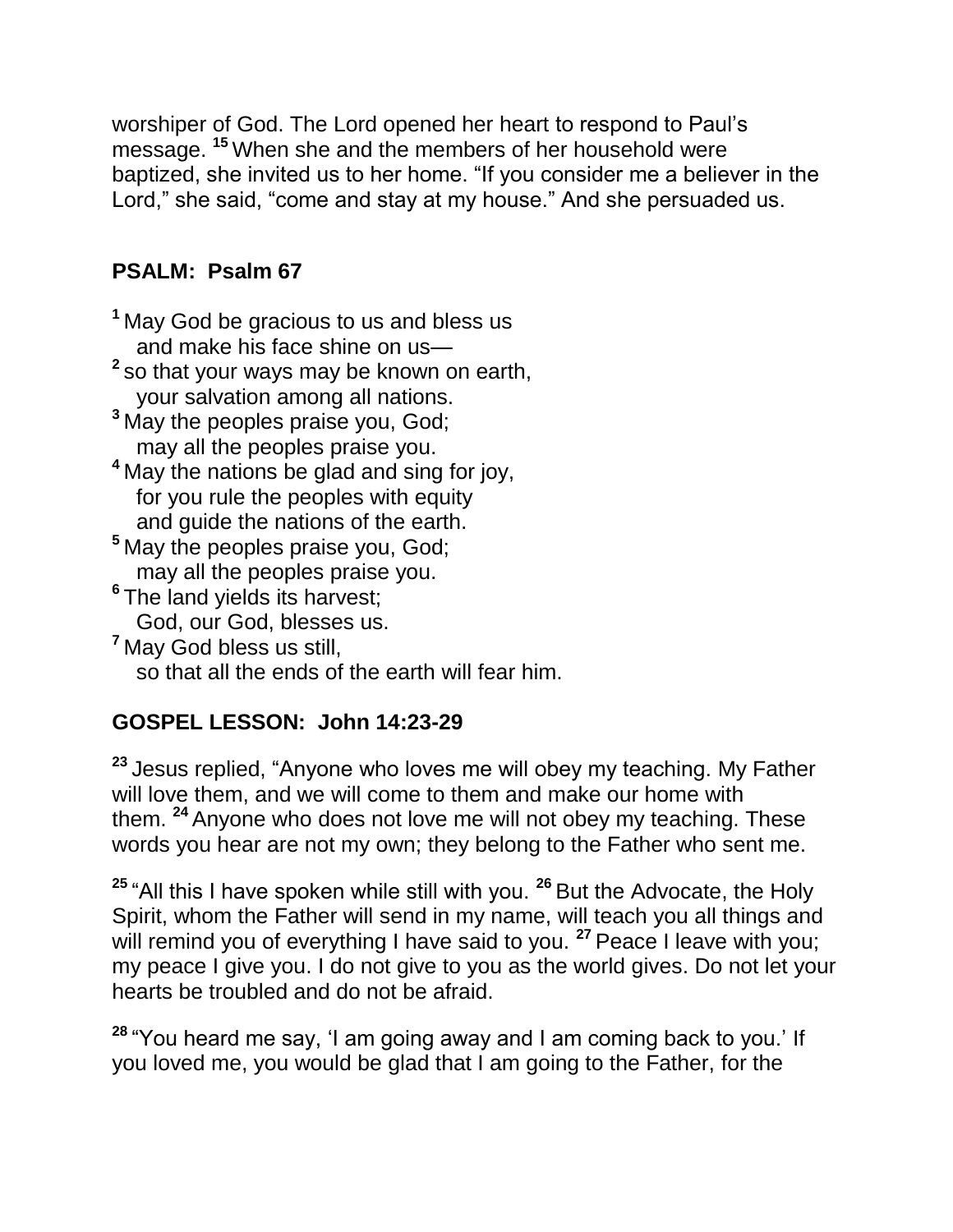Father is greater than I. **<sup>29</sup>** I have told you now before it happens, so that when it does happen you will believe.

## **MESSAGE:** *Us and Them* Rev. Dr. Deborah Uchtman

Paul was given glimpses of God's plan of salvation through various visions. So many of the visions that Paul experienced were godly teaching moments that showed Paul that he would need to revise how it was that he personally viewed the world. I wonder what we need to revise about our vision of the world as we look at the world through the lens of God's plan of salvation.

Before he became Paul, he was Saul one of the zealous Jewish persecutors of the new Christian faith. For Saul anyone who did not believe in the one true God was no one who deserved to live. In fact, Saul didn't have much use for people of other ethnic groups, nationalities or religions either. For Saul there was only one way to worship God and it was his way. I wonder how many of us think that way today. Saul would gleefully round people up and stone them; kill them or make them go away because they did not believe as he did. I wonder how many of us want to do that to those we perceive as enemies.

Saul could not hear God. Saul could not see beyond his own understanding of God and how it is that God works in the world. It would take a traumatic event for God to get Saul's attention. Ending up on his backside and going blind as he encountered the risen Christ changed Saul's world and he was forever transformed. Saul became Paul. Following his experience, Paul was finally able to realize that he had a very limited view of the world. God showed him through visions that there was so much more that Paul could not see or understand because he was simply a human being. He did not think as God thought. Paul had been taught by humans that he needed to follow the letter of the law. The visions Paul received challenged that understanding and allowed Paul to see that God was doing a new thing. I wonder how many of us seem to think we know exactly what it is that the world needs because we presume to think that we know and understand God's thoughts and intentions for the world.

What Paul found by following the visions given to him by God was that in every place ordinary people, people he would never have associated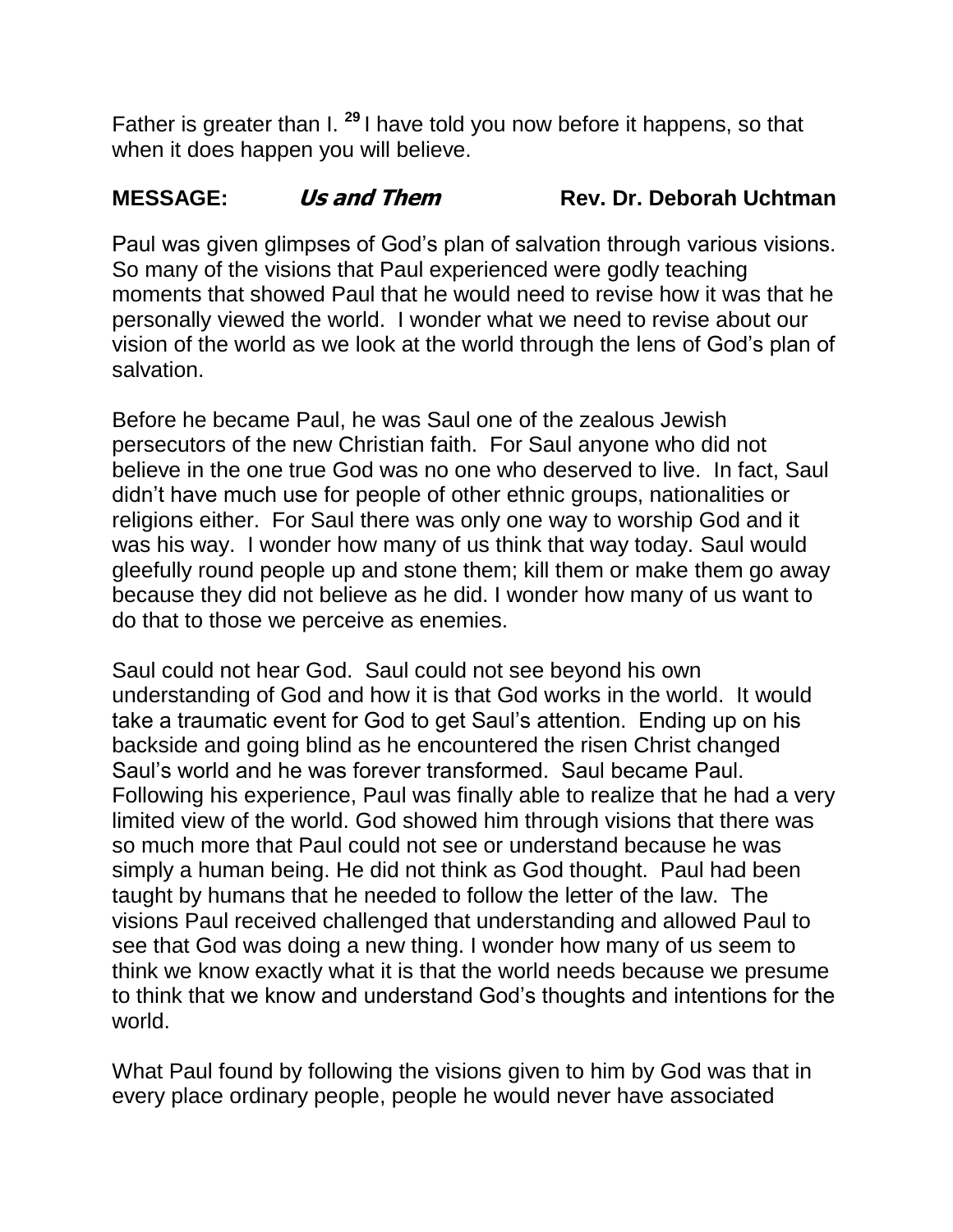himself with were exactly the ones that he was being sent to tell about the gospel message. Paul was sent into a foreign place where for him, everyone else could be considered to be *Them* and the people who accompanied Paul would have easily become the *Us* so that there would be a clear delineation between the two. But God's new thing was to make all of creation, every man, woman and child to become known as God's children. I wonder how many of us would rather ignore the idea that all people are God's creation. I wonder if we realize that humans have the tendency to create an *Us* and *Them* situation which gives permission for those who are *Us* to dehumanize those who have been classified as *Them*.

I assume that it is no surprise for any of you that we are living in a time of division within this country that is of our own creation. We have taken on God's job and have judged other people based on gender, race, sexual orientation, physical limitations, disabilities and political views. We can no longer agree to disagree, instead we have allowed ourselves to blindly shuffle all people who do not look like we do or who do not agree with our point of view into a group and label that group as *Them*. We make the assumption that all people in that group are exactly the same because they are different or have differing opinions from us.

We end up playing God when we group people as *Them* because we dehumanize and take away their God-given humanity. Once we have dehumanized that group, we can begin making broad statements that supposedly encompass the entire group. We can say hurtful and harmful things and feel absolutely no remorse because those in the group *Them* are not in our group; they are not a part of *Us*. And we become indignant when someone from *Them* has the audacity to say the same kinds of things about *Us*. How dare they?

Which means that whether we are in the group *Us* or in the group *Them*, we are all missing the point that we are all God's children. Besides Jesus has told us that we are to love our enemies; and as disciples we are sent out into the world to build bridges and uplift one another. We are to be living lives that are an example of God's love through the service we do for others. I wonder how it is that splitting ourselves into groups of *Us* and *Them* helps to accomplish that goal. I wonder how condemning the actions of an entire group based on the actions of some within that group are conducive to building up the body of Christ.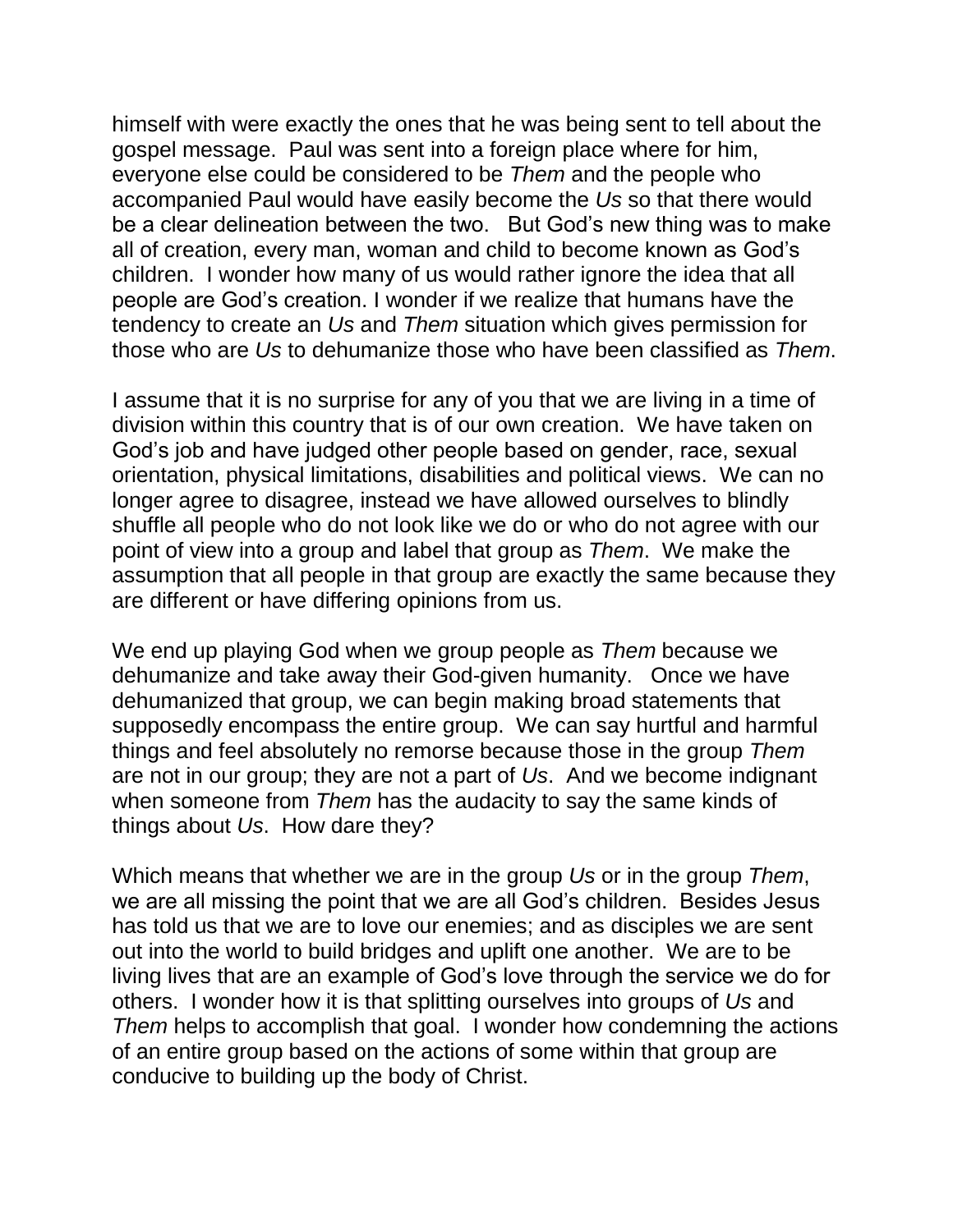If Paul had ignored the vision to go to Macedonia to share the Good News because all people in Macedonia and the surrounding area were *Them* – unclean, irreverent, unholy, subhuman; where would the church be today? If Paul had kept the Good News of God's love to himself, how would the rest of the known world learn about God's plan of salvation through the life, death and resurrection of God's Son, Jesus Christ?

I wonder how can we possibly think that we are sharing the Good News of God's love with everyone around us if we only share it with the people we consider *Us.* We are so willing to claim we know the heart of every person we have dumped into the group we have labeled as *Them*. I wonder if it is possible for us as disciples of Jesus to repent and set aside our personal biases so that we may treat each person with the dignity and love due to each one because every single person is one of God's children. I wonder if we can recognize each person as a child of God to whom we are sent to help. Maybe that will help us to turn back and follow where God is leading.

## *We Respond with Thanksgiving*

## **HYMN: B- 151 "Crown Him with Many Crowns"**

Crown Him with many crowns, The Lamb upon His throne. Hark! How the heav'nly anthem drowns All music but its own! Awake, my soul, and sing Of Him who died for thee; And hail Him as thy matchless king. Through all eternity!

Crown Him the Lord of love! Behold His hands and side, Those wounds, yet visible above, In beauty glorified: No angel in the sky Can fully bear that sight, But downward bends his burning eye At mysteries so bright!

Crown Him the Lord of peace! Whose power a scepter sways From pole to pole, that wars may cease, Absorbed in prayer and praise: His reign shall know no end, And round His pierced feet Fair flowers of paradise extend Their fragrance ever sweet.

Crown Him the Lord of years, The Potentate of time, Creator of the rolling spheres, Ineffably sublime. All hail, Redeemer, hail! For Thou has died for me; Thy praise and glory shall not fail Throughout eternity.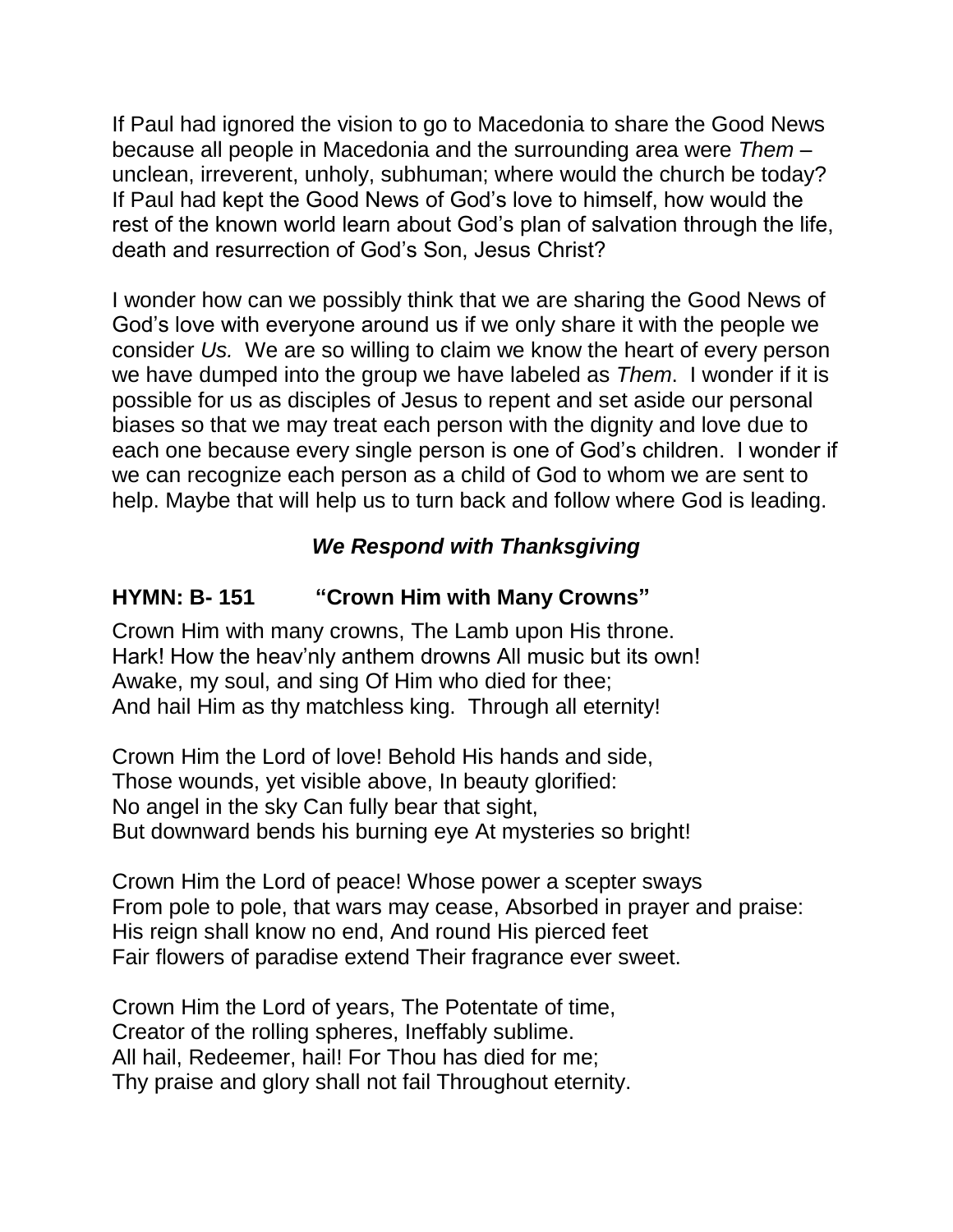## **AFFIRMATION OF FAITH**

I believe in God the Father Almighty, creator of heaven and earth. I believe in Jesus Christ, God's only Son our Lord; who was conceived by the Holy Spirit, born of the Virgin Mary, suffered under Pontius Pilate, was crucified, died, and was buried; he descended to the dead. On the third day he rose again; he ascended into heaven, he is seated at the right hand of the Father, and he will come again to judge the living and the dead. I believe in the Holy Spirit; the holy catholic Church; the communion of saints; the forgiveness of sins; the resurrection of the body; and the life everlasting. Amen. *(The Apostles' Creed-Ecumenical)*

#### **OFFERING (Please remember to mail your offering to Bethel Murdoch Presbyterian Church, 9602 Murdoch Goshen Road, Loveland, Ohio 45140)**

**DOXOLOGY** Praise God from Whom all blessings flow; Praise Him all creatures here below; Praise Him above Ye heavenly hosts; Praise Father, Son and Holy Ghost. Amen.

### **JOYS & CONCERNS OF THE CONGREGATION – (Please send your joys and concerns to the church email and we will publish them in the weekly ENews)**

## **PRAYERS OF THE PEOPLE**

Let us pray,

Almighty God, who taught us to pray not only for ourselves but for people everywhere, hear us as we pray for others, in the name of Jesus Christ. Inspire the whole church with your power, unity, and peace. Grant that all who trust you may obey your Word, and live together in love.

Lead all nations in the way of justice and goodwill. Direct those who govern, that they may rule fairly, maintain order, uphold those in need, and defend oppressed people; that this world may claim your rule and know true peace.

Awaken all people to the danger we have inflicted upon the earth. Implant in each a reverence for all you have made that we may preserve the delicate balance of creation for all coming generations.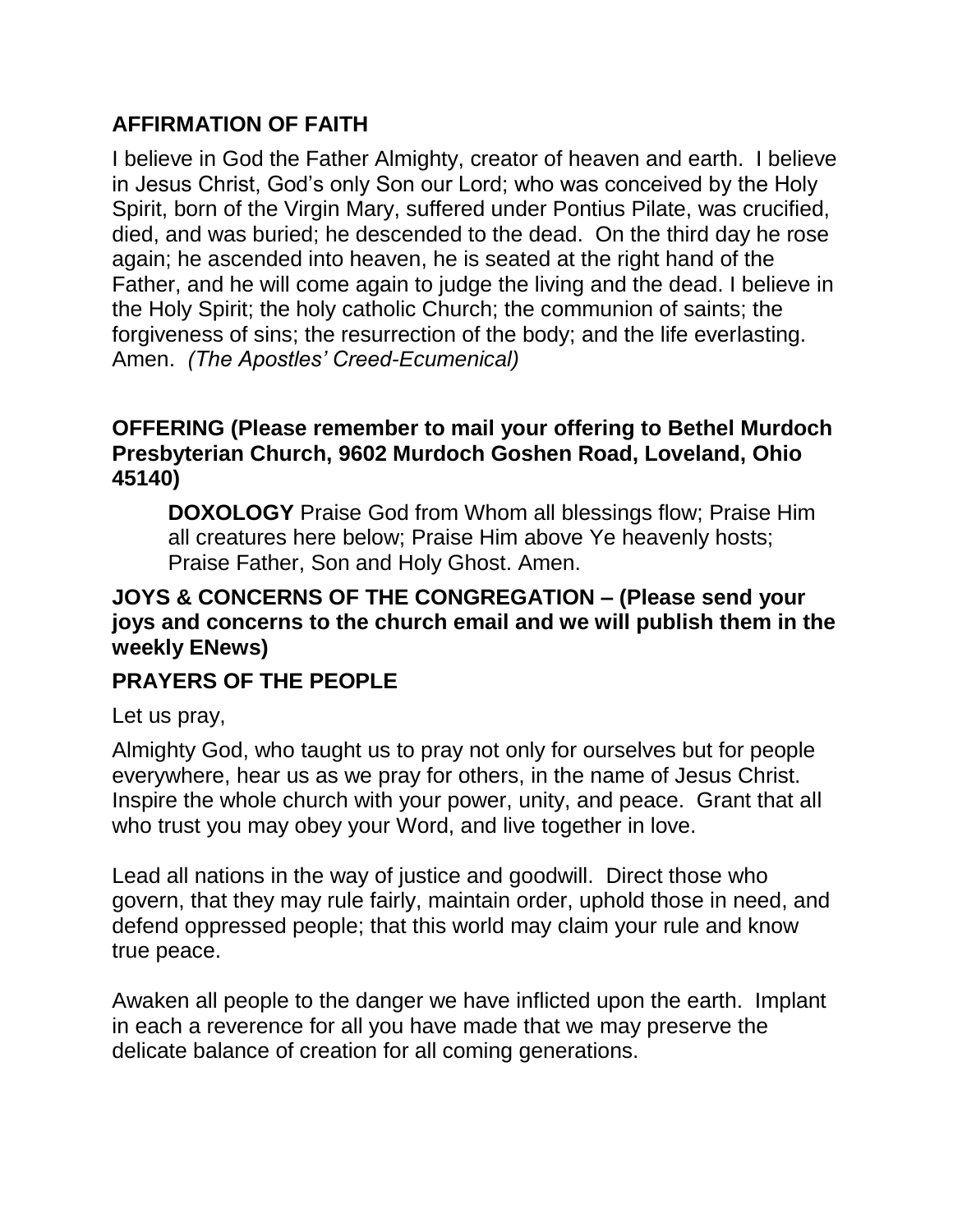Give grace to all who proclaim the gospel through Word and Sacrament and deeds of mercy, that by their teaching and example they may reveal your love for all people.

Comfort and relieve, O Lord, all who are in:

trouble…sorrow…poverty…sickness…grief… especially those known to us, whom we name before you in silence…. Heal them in body, mind, or circumstance, working in them, by your grace, wonders beyond all they may dream or hope.

Bring to our remembrance all those who, having served you on earth, now sing your praises eternally. May their endurance give us courage and their faithfulness give us hope; through Jesus Christ our Lord, we pray the prayer he taught us as we say together,

## **THE LORD'S PRAYER**

Our Father, who art in heaven, hallowed be thy name, thy kingdom come, thy will be done, on earth as it is in heaven. Give us this day our daily bread; and forgive us our debts, as we forgive our debtors; and lead us not into temptation, but deliver us from evil. For thine is the kingdom, and the power, and the glory, forever. Amen.

## *We are Sent Out to Love and Serve*

## **HYMN: B-150 "Come, Christians, Join to Sing"**

Come, Christians, join to sing Alleluia! Amen! Loud praise to Christ our King; Alleluia! Amen! Let all, with heart and voice, Before His throne rejoice; Praise is His gracious choice; Alleluia! Amen!

Come, lift your hearts on high; Alleluia! Amen! Let praises fill the sky; Alleluia! Amen! He is our Guide and Friend; To us He'll condescend; His love shall never end; Alleluia! Amen!

Praise yet our Christ again; Alleluia! Amen! Life shall not end the strain; Alleluia! Amen! On heaven's blissful shore His goodness we'll adore, Singing forevermore, "Alleluia! Amen!"